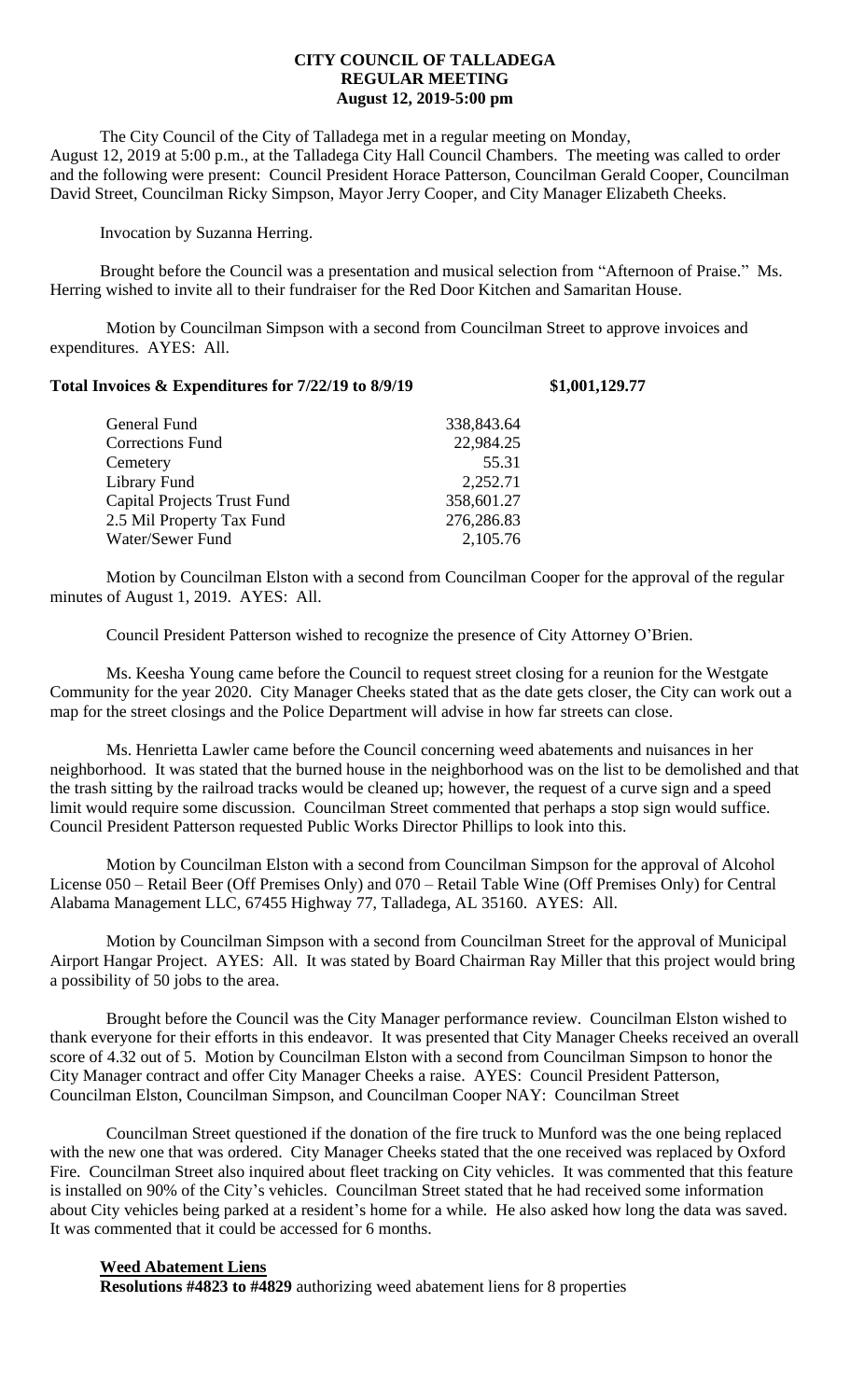Motion by Councilman Simpson with a second from Councilman Street for the approval of Resolution #4823 to #4829. Roll Call. AYES: All.

#### **Junk Cars**

**Resolution #4830** approving nuisance abatement on Jemison St.

Motion by Councilman Elston with a second from Councilman Simpson for the approval of Resolution #4830. Roll Call. AYES: All.

**Resolution #4831** approving the renewal of the Senior Nutrition Program through East Alabama Regional Planning and Development Commission

Motion by Councilman Elston with a second from Councilman Street for the approval of Resolution #4831. Roll Call. AYES: All.

**Resolution #4832** approving the donation of a surplused fire truck to the Munford Volunteer Fire Department

**Resolution #4833** approving the second listing of poll workers for the 2019 Municipal Election

Motion by Councilman Elston with a second from Councilman Cooper for the approval of Resolution #4832 and #4833. Roll Call. AYES: All.

# **Contracts Extensions**

**Resolution #4834** approving the contract extension for the second year with Advanced Asphalt Products for asphalt repair material/ cold mix per bid specifications

Motion by Councilman Street with a second from Councilman Cooper for the approval of Resolution #4834. Roll Call. AYES: All.

**Resolution #4835** approving the contract extension for the third year with Waites Concrete for concrete supplies per bid specifications.

Motion by Councilman Street with a second from Councilman Cooper for the approval of Resolution #4835. Roll Call. AYES: Council President Patterson, Councilman Elston, Councilman Street, and Councilman Cooper ABSTAIN: Councilman Simpson

**Resolution #4836** approving the contract extension for the second year with Fleet Analytics for fleet tracking services per bid specifications.

Motion by Councilman Street with a second from Councilman Cooper for the approval of Resolution #4836. Roll Call. AYES: All.

**Resolution #4837** approving the contract extension for the second year with Thomas Vaults for grave opening and closing services per bid specifications.

Motion by Councilman Street with a second from Councilman Cooper for the approval of Resolution #4837. Roll Call. AYES: All.

**Resolution #4838** approving the contract extension for the second year with The Tree House for ink and toner supplies per bid specifications.

Motion by Councilman Street with a second from Councilman Cooper for the approval of Resolution #4838. Roll Call. AYES: All.

**Resolution #4839** approving the contract extension for the third year with Brannon's Incorporated for office supplies per bid specifications.

Motion by Councilman Street with a second from Councilman Cooper for the approval of Resolution #4839. Roll Call. AYES: All.

**Resolution #4840** approving the contract extension for the second year with R.K. Allen Oil and W.H. Thomas for petroleum and oil products per bid specifications.

Motion by Councilman Street with a second from Councilman Cooper for the approval of Resolution #4840. Roll Call. AYES: Council President Patterson, Councilman Elston, Councilman Street, and Councilman Cooper ABSTAIN: Councilman Simpson

**Resolution #4841** approving the contract extension for the second year with Coosa Valley Propane for propane per bid specifications.

Motion by Councilman Street with a second from Councilman Cooper for the approval of Resolution #4841. Roll Call. AYES: Council President Patterson, Councilman Elston, Councilman Street, and Councilman Cooper ABSTAIN: Councilman Simpson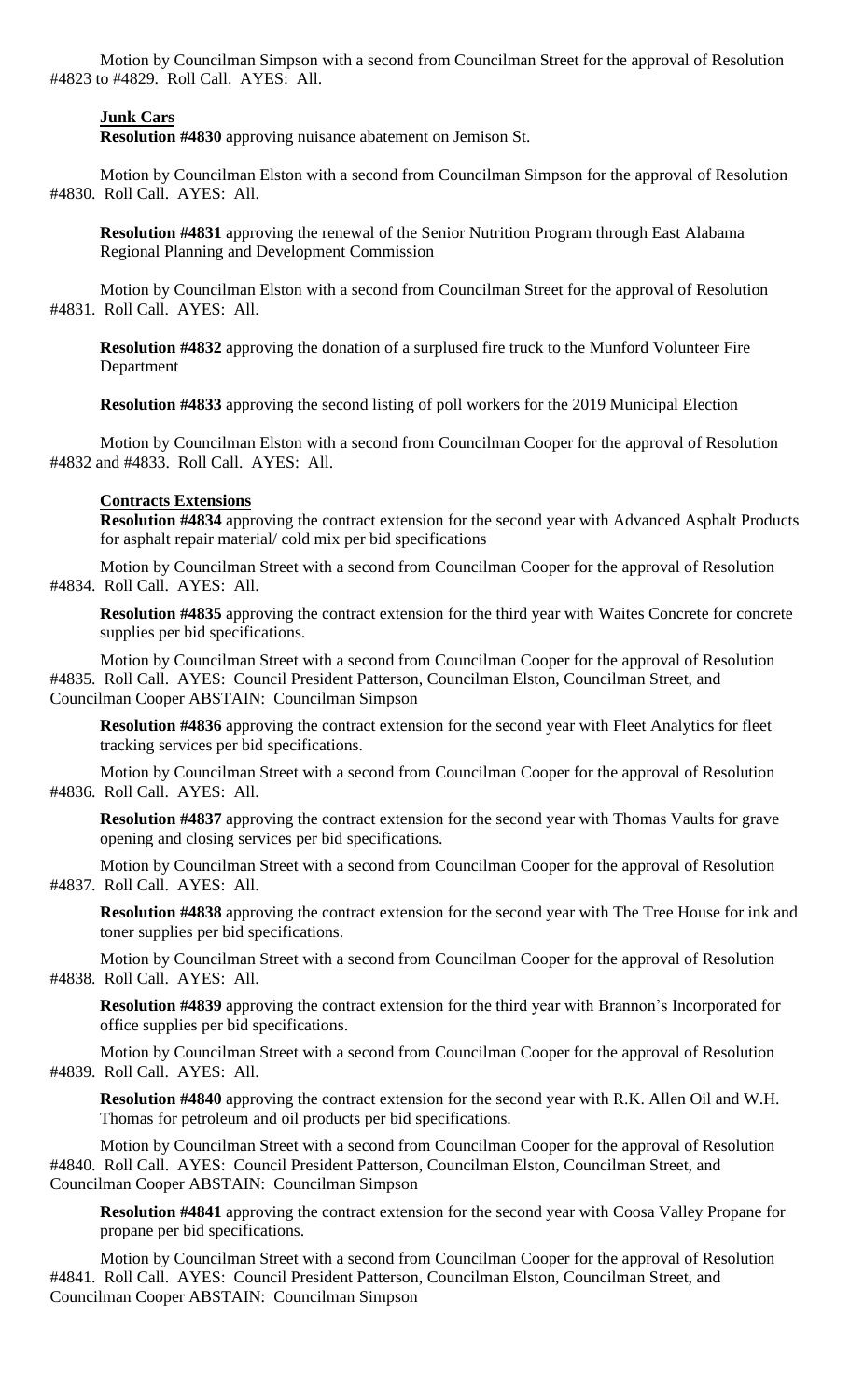**Resolution #4842** approving the contract extension for the third year with Recyc Systems for sludge removal at the City wastewater treatment plants per bid specifications.

**Resolution #4843** approving the contract extension for the second year with Waites Tire for tire maintenance per bid specifications.

**Resolution #4844** approving the contract extension for the second year with A1 Tree Service for tree and stump removal and tree topping per bid specifications.

**Resolution #4845** approving the contract extension for the second year with Express Oil and Waites for general vehicle maintenance per bid specifications.

**Resolution #4846** approving the contract extension for the third year with Brown & Bigelow for employee work uniforms per bid specifications.

Motion by Councilman Street with a second from Councilman Cooper for the approval of Resolution #4842 through Resolution #4846. Roll Call. AYES: All.

#### **Annual Contracts**

**Resolution #4847** approving a contract with Waste Pro and Yellow Hammer for dumpsters and roll-off containers per bid specifications.

Motion by Councilman Elston with a second from Councilman Street for the approval of Resolution #4847. Roll Call. AYES: Council President Patterson, Councilman Elston, Councilman Street, and Councilman Cooper ABSTAIN: Councilman Simpson

**Resolution #4848** approving a contract with Tayler Power Systems for generator services per bid specifications.

**Resolution #4849** approving a contract with Armbrester Electric for HVAC services per bid specifications.

**Resolution #4850** approving a contract with Armstrong Lawn Care for vegetation removal in nuisance and overgrown lots per bid specifications.

**Resolution #4851** approving a contract with Payne Science for pest control services per bid specifications.

**Resolution #4852** approving a contract with Galls LLC for Police and Fire Uniforms per bid specifications.

**Resolution #4853** approving a contract with B&S Sporting Goods for sports uniforms per bid specifications.

**Resolution #4854** approving a contract with Alexander Construction for street cut patching per bid specifications.

**Resolution #4855** approving a contract with Guardian Systems for water and sewer testing per bid specifications.

**Resolution #4856** approving a contract with Brannon's Incorporated for janitorial supplies per bid specifications.

**Resolution #4857** approving a contract with Vulcan Materials for stone products per bid specifications.

**Resolution #4858** approving a contract with NAFECO and Sunbelt Fire for personal protective equipment (PPE) for the fire department per bid specifications.

**Resolution #4859** approving a contract with Alexander Construction for sidewalk restoration per bid specifications.

**Resolution #4860** approving a contract with Service Chemicals, Harcros Chemicals, Industrial Chemicals and Shannon Chemicals for water treatment chemicals per bid specifications.

**Resolution #4861** approving a contract with Southern Pipe & Supply, G&C Supply, Consolidated Pipe, Ferguson Waterworks and Calhoun Meter for Water Department construction supplies per bid specifications.

Motion by Councilman Elston with a second from Councilman Street for the approval of Resolution #4848 through Resolution #4861. Roll Call. AYES: All.

#### **Christmas on the Square**

**Resolution #4862** approving a three-year contract with Christmas Dècor for decorations on the Courthouse Square to include 20' animated Christmas tree with over 20,000 lights and fifteen songs, installation, storage and maintenance of all decorations for poles, courthouse rooftop, garlands, wreaths per bid specifications for a yearly cost of \$50,618.96.

Motion by Councilman Elston with a second from Councilman Simpson for the approval of Resolution #4862. Roll Call. AYES: Council President Patterson, Councilman Elston, Councilman Simpson, and Councilman Cooper NAY: Councilman Street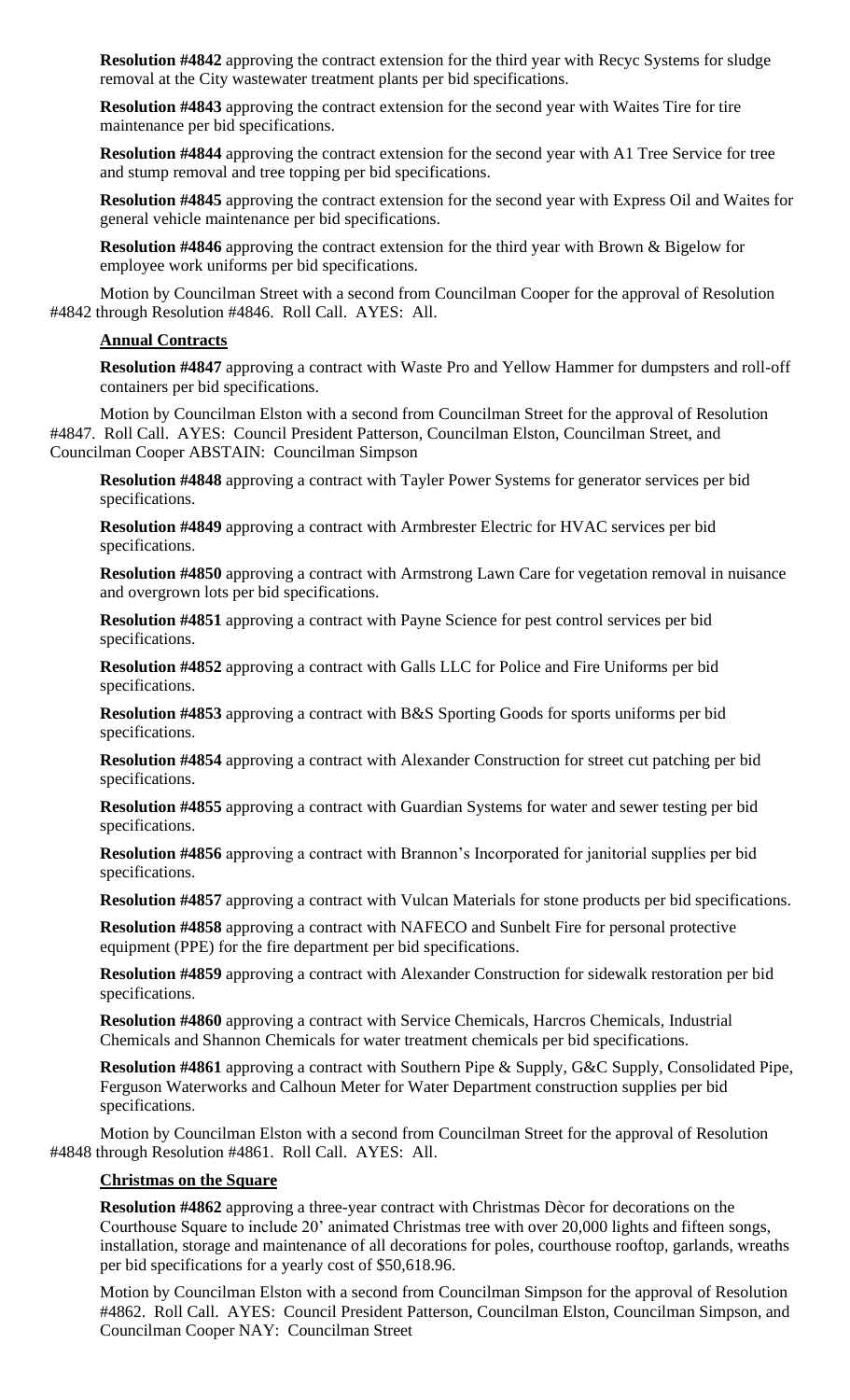# **Municipal Court**

**Resolution #4863** approving the change of Municipal Court time to 1:30 pm on Tuesdays as recommended by the Municipal Judge.

### **Alabama Historical Commission Grant Application**

**Resolution #4864** approving \$15,000 in matching funds for a grant with Alabama Historical Commission for repair of the basement masonry wall.

Motion by Councilman Elston with a second from Councilman Street for the approval of Resolution #4863 and Resolution #4864. Roll Call. AYES: All.

There was some discussion concerning the matter of changing the Municipal Court time. It was stated that if the revised time was not working the issue could be revisited.

Motion by Councilman Elston with a second from Councilman Street to approve the invoices and expenditures for the Water Department. AYES: All.

**Water Department Expenditures for 7/13/19-8/9/19 \$536,418.62** Water/Sewer Fund 536,418.62

**Resolution #4865** approving a contract with Civil Contractors, LLC for replacement and modification of the City Hall sewer system at a cost of \$301,470.00.

Motion by Councilman Elston with a second from Councilman Cooper for the approval of Resolution #4865. Roll Call. AYES: All.

**Resolution #4866** approving a contract with Schmidt Environmental Construction for filters 1-4 at the Water Filter Plant for a cost of \$293,500.00.

Motion by Councilman Street with a second from Councilman Simpson for the approval of Resolution #4866. Roll Call. AYES: All.

**Resolution #4867** approving a contract with REV Construction, Incorporated for a sewer system improvement project in the Howard Street Area for a cost of \$798,210.00.

Motion by Councilman Elston with a second from Councilman Street for the approval of Resolution #4867. Roll Call. AYES: All.

Council President Patterson stated that there would be a meeting at the Greater Ebenezer Church to tap into the resources that exist in the community to stave off violence.

Councilman Simpson wished to commend City Manager Cheeks in attaining the grant for Resolution #4867. City Manager Cheeks stated that the process was started by the previous City Manager which resulted n major savings for Resolution #4867.

City Manager Cheeks wished to thank the Purchasing Department for their excellent work on getting the renewals, contracts, and annual bids together.

Councilman Cooper commented that there has been many improvements and it was due to City Manager Cheek's efforts.

Councilman Simpson wished to commend City Manager Cheeks stating that morale was high.

Councilman Elston wished to echo Councilman Simpson's sentiments stating it was a pleasure having worked with her.

Councilman Street also wished to congratulate City Manager Cheeks on a successful performance evaluation. He also questioned the resignation of one employee from the City Manager's Office in the monthly report. It was stated that the one resignation was the Building Inspector as he did not retire, but resigned. He also inquired about a list of needs from the residents of the City asking where should this be sent to. City Manager Cheeks stated that it should be sent to her office. Councilman Street also questioned the status of the investigation of the raises and informed the Council that he had received a letter from the Civil Service Board Attorney expressing displeasure in the disregard of their recommendation. Council President Patterson stated that the Council body was not supervised by the Civil Service Board. It was stated that citizens have the right to go before the Council but it is the decision of the City Manager as to the delegation of the complaint and request. The issue of the investigation of the raises was discussed at length. City Manager Cheeks informed the Council that 11 of the job descriptions were initiated by GEDI and were incomplete; thus, GEDI initiated